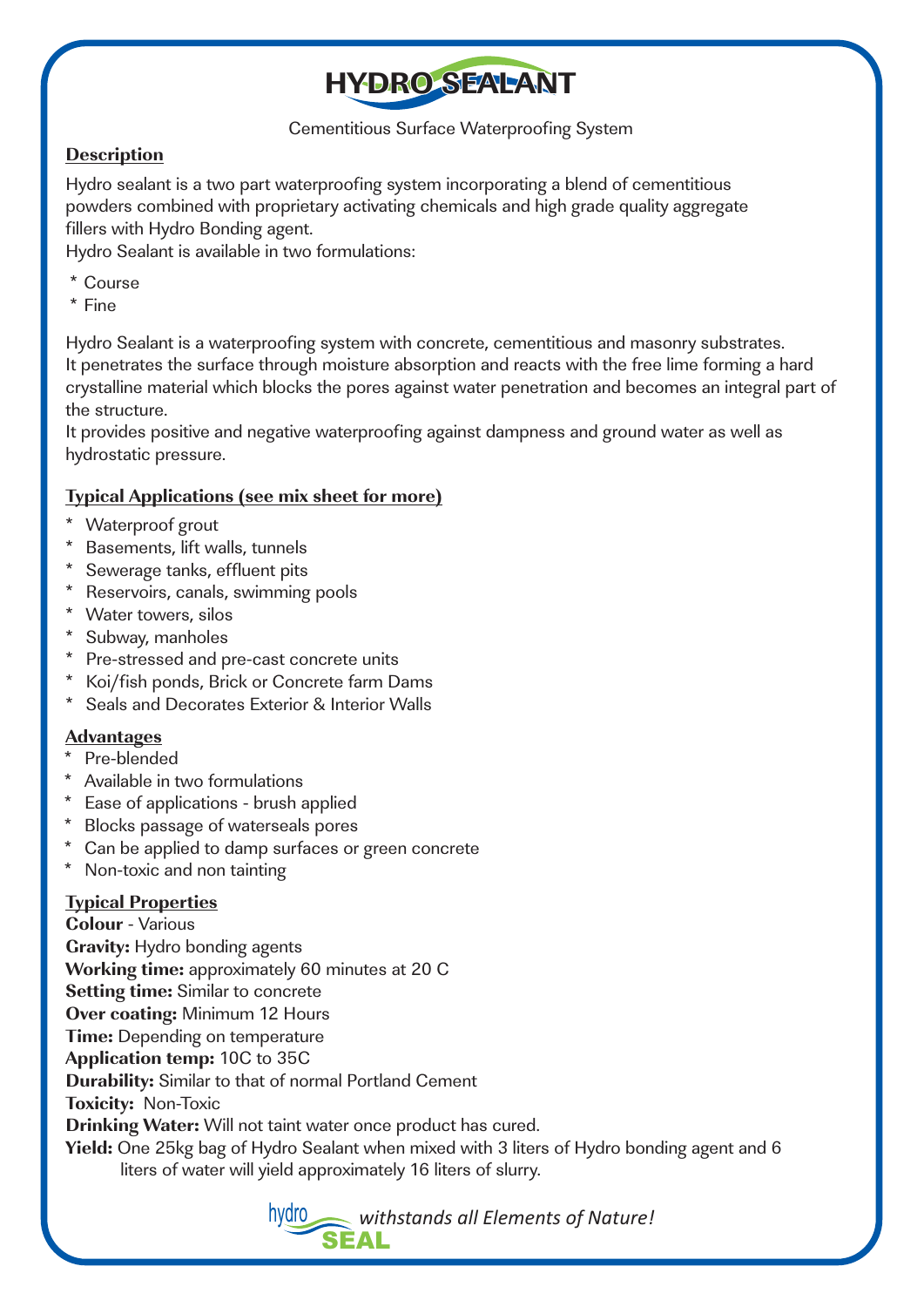### **Directions for use**

### **Surface Preparation**

- \* Surfaces to be treated must be free of dust, oil and grease.
- Any curing compound, mould, oil, release agent or other surface treatment must be removed. Remove any laitance from concrete and weak delaminating mortar from brickwork / concrete.
- Brush down and clean off, leaving a sound substrate providing adequate bond for the applied slurry. Preparation is usually carried out using mechanical tools such as angle grinders fitted with surface grinding discs.
- Static cracks greater in width than 1mm must be chased out, dampened down and repaired with HydroStop which is then coated with a slurry of Hydro Sealant.

- **Mixing**  \* Mix 1 x 25kg bag of Hydro Seal to 3 liters of Hydro Seal Bonding Agent and 6 liters of water to produce a suitable brush on mixture.
- \* Using a suitable container, add the powder to the liquid and stir to produce a thick slurry. Whilst applying the product, occasionally stir the slurry to prevent settlement of the solids within the container.
- Do not re-tember the product once it has started to set. \*
- Let mixed product stand for 2 minutes for the Chemicals to Activate. \* Stir the slurry again and now the product is ready for applications.

- \* If there is exposed reinforcement within the treatment area, coat with Hydro Bonding Agent where it enters the concrete, to ensure sound bonding is achieved.
- \* Prior to application, Pre saturate with water, (the area to be treated) and ensure any free standing water is removed before commencing with the coating
- \* Apply the material in two or three coats, each coat at right angles to the other. For adequate waterproofing protection and results, a minimum coverage of 1.5kg/m2 should be specified Note:- Dual coat application is applicable only on water containing units.
- Allow 12 hours curing between each and subsequent coats. Wash with water and soft Brush / Broom after at least 12 Hours of last coat then fill with water. \*

- \* Protect treated areas from mechanical damage.
- \* Protect newly treated surfaces from frost and rain.
- \* Use rubber or plastic gloves to protect against cement burns.

**Colours**  Hydro Sealant is available in selected colours

**Packaging** Hydro Sealant is supplied in a kit containing 25 kilograms, powder and one 3 litre bottle of Hydro Bonding Agent or 12.5 kg powder and 1.5litre Hydro Bonding Agent and 2kg powder and 250ml Hydro Bonding Agent.

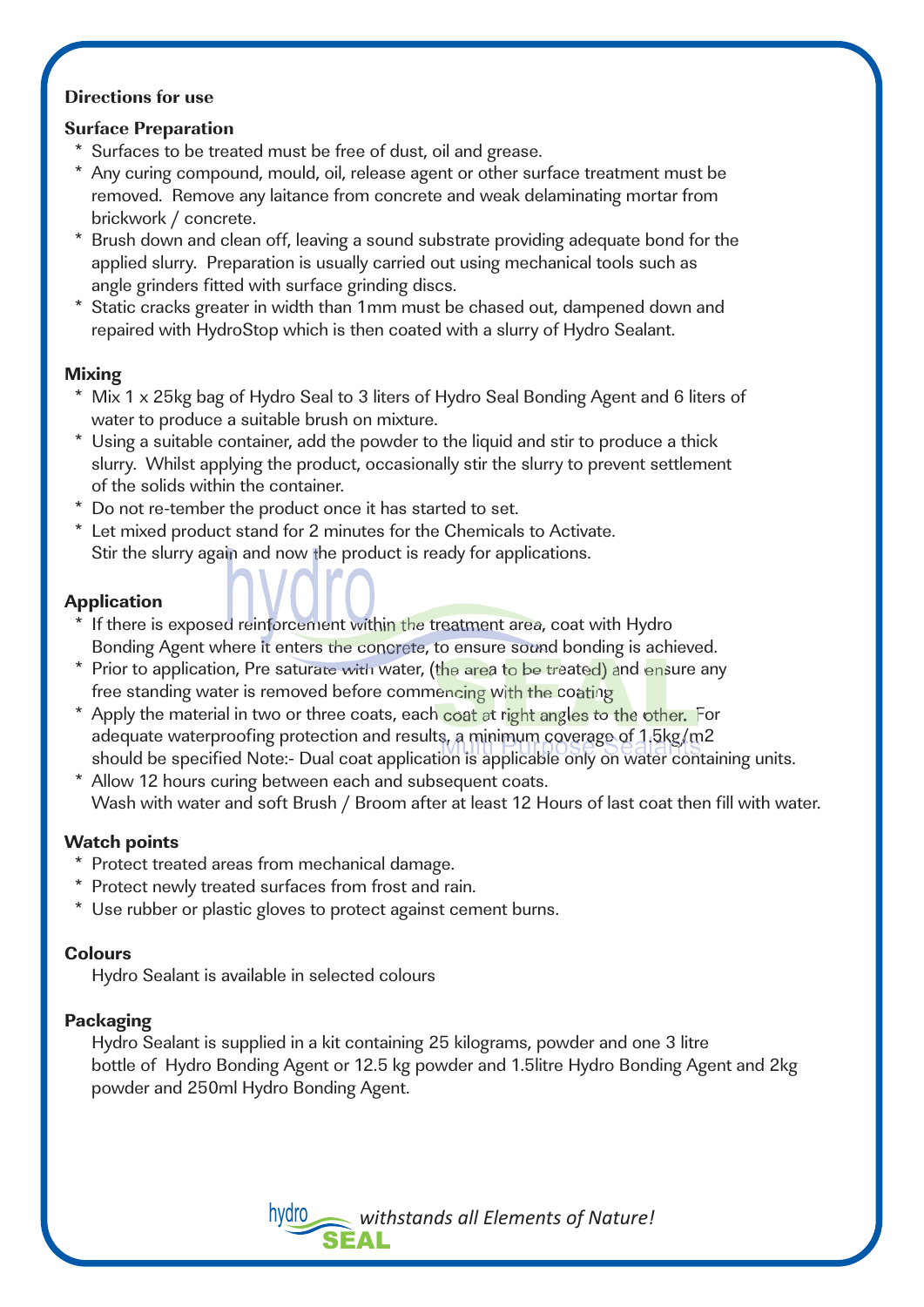# ROCK ART CRACK FILLER



PRE CAST WALLS